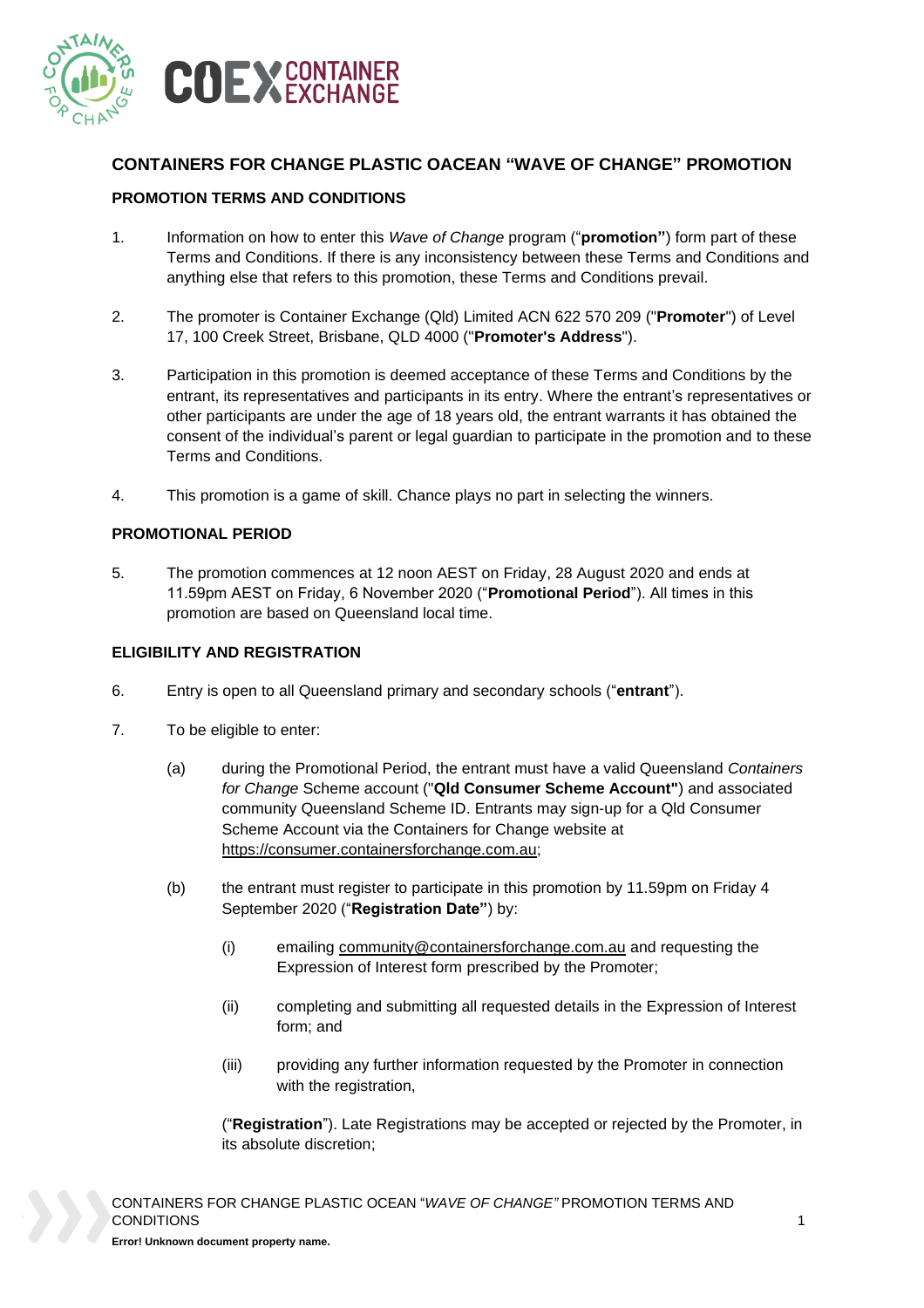



- (c) the entrant must nominate a team of students from its school to participate and represent the entrant in the promotion ("**Participating Students**"). The Participating Students must all fall into one of the following age groups as selected in the entrant's Expression of Interest form at Registration:
	- (i) ages 5 to 7 (or Grades Prep to 2);
	- (ii) ages 7 to 11 (or Grades 3 to 6); and
	- (iii) ages 11 to 16 (or Grades 7 to 12),

## ("**Age Group"**);

- (d) the entrant must incorporate into its curriculum and use the Plastic Oceans Australasia's educational resources during the Promotional Period, over Queensland school's terms 3 and 4 of 2020;
- (e) the entrant must have signed consent from all individuals whose name, likeness, image or voice is used in the entrant's entry and, in the case of individual under the 18 years of age (including Participating Students), a parent or legal guardian of that person to participate in this promotion and their agreement to the use of the entrant's entry pursuant to these Terms and Conditions (**"Consents**"). The Consent must be in the form prescribed by the Promoter (or as varied by agreement), which will be delivered to the entrant as soon as practicable after Registration and otherwise, on request; and
- (f) the entrant's entry must be approved by the entrant's principal prior to submission.
- 8. Participation in this promotion is limited to the first 50 valid Registrations, as determined by the promoter.
- 9. The individual who registers the entrant, submits the entry and liaises with the Promoter in connection with this promotion must be over 18 years of age and be an authorised representative of the entrant for the purposes of this promotion.

## **HOW TO ENTER**

- 10. Entry into this promotion is free. The costs of participating in the promotion, and any event in connection with this promotion, is at the entrant's cost.
- 11. Entrants may only submit one entry into this promotion ("**Submission**").
- 12. The Submission must be a visual entry which documents the Participating Students' experience over the Promotional Period and show how the entrant is making cautious decisions about reducing the use of plastic at the entrant school. The entrant may submit a fun video, photo diary or artwork showing the entrant school's recycling efforts and how the Participating Students have cut the use of plastic in the entrant school.
- 13. The entrant's Submission must comply with the following requirements: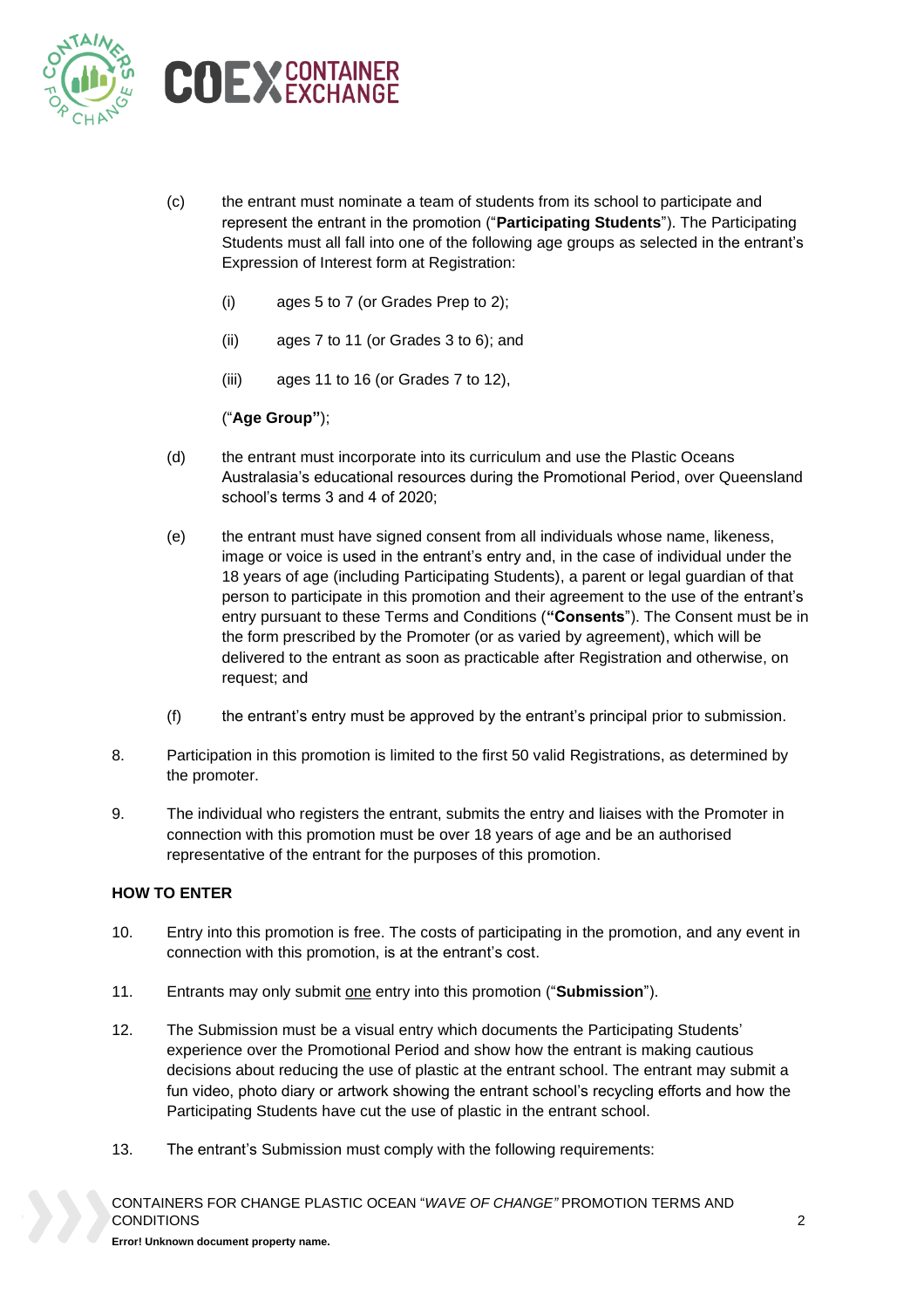



- (a) the Submission must be the entrant's original work;
- (b) the Submission must not infringe the rights of any third party (including copyright and intellectual property rights) and may be lawfully used by the Promoter as contemplated in these Terms and Conditions; and
- (c) the Submission must be accompanied by copies of all necessary Consents.
- 14. Submissions must be received by the Promoter by 11.59am AEST on Friday, 6 November 2020. Submissions must be submitted to the Promoter by email to [enquiries@containerexchange.com.au](mailto:enquiries@containerexchange.com.au) (email size limit is 35 MB). Where the entry cannot reasonably be submitted in electronic format and by email, the entrant must contact the Promoter at [enquiries@containerexchange.com.au](mailto:enquiries@containerexchange.com.au) to discuss appropriate arrangements to receive the Submission. Time of entry is determined by the time the Submission is received by the Promoter. Late Submissions may be accepted or rejected by the Promoter, in its absolute discretion.
- 15. If the entrant has any queries regarding the specifications of any Submission (e.g. data size, electronic file size), please contact [enquiries@containerexchange.com.au](mailto:enquiries@containerexchange.com.au) to ensure that the Submission is in a format capable of viewing and use by the Promoter and judging panel.
- 16. Any Submission that is incomplete, indecipherable, illegible, corrupted, cannot be viewed or used by the Promoter for any reason, has or may have been manipulated or tampered with in any way, contains content that is or may be offensive, illegal, derogatory, defamatory or adverse to the reputation to any individual or entity, or does not comply with these Terms and Conditions, as determined by the Promoter, is deemed invalid.
- 17. Submissions may be returned to entrants, at the Promoter's discretion. Physical Submissions (e.g. artwork) may be returned to an entrant, on request to [enquiries@containerexchange.com.au](mailto:enquiries@containerexchange.com.au) and at the entrant's cost. Any physical Submissions in the Promoter's possession or control 3 months after the end of the Promotional Period, may be destroyed or dealt with as the Promoter deems fit.

## **PRIZES**

- 18. Total prize pool retail value is AUD\$3,480 as at 27 July 2020. There are a total of three prize packs ("**Prize**") to be won with one prize allocated to each Age Group. Each Prize comprises of an Oculus Quest 128GB, an Oculus Quest travel case, an Oculus Quest standard facial interface, an Oculus Quest right hand controller, an Oculus Quest left hand controller and a 15W USB-C power adaptor for Australia with a total retail value of AUD\$1,160 including GST.
- 19. The Promoter is not responsible for any changes in the value of the Prizes.
- 20. Prizes (or any unused portion of a Prize) are not transferable or exchangeable and cannot be taken as cash. If a Prize (or part of a Prize) is unavailable, the Promoter, in its absolute discretion, reserves the right to substitute the Prize (or that part of the Prize) with a prize similar to and of equal or greater value than the original prize.

## **JUDGING PROCESS AND CRITERIA**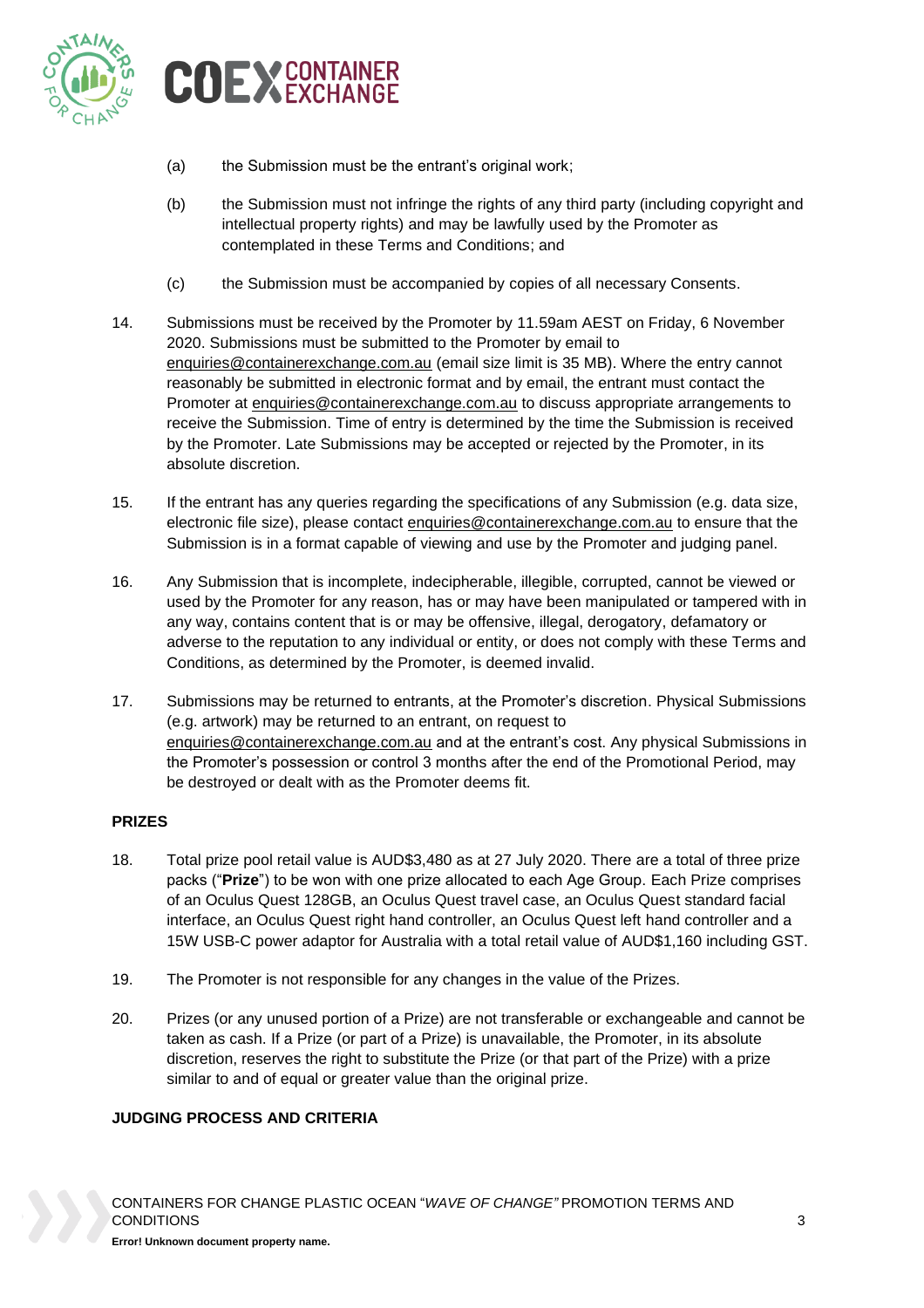



- 21. Each Submission will be allocated to an Age Group based on the age of the Participating Students as disclosed in the entrant's Expression of Interest form (unless otherwise permitted by the Promoter). Each Submission will be judged within its assigned Age Group.
- 22. Valid entries will be judged between Monday 9 November 2020 and Monday 23 November 2020 ("**Judging Period**"). All valid Submissions will be judged by panel of at least 4 people. Members of the judging panel will be appointed by the Promoter, in its absolute discretion, and be representatives from the Promoter and Plastic Oceans Australasia.
- 23. One winner per Age Group will be selected. The most creative and enthusiastic Submission in each Age Group (as determined by the judging panel) will win and will be judged based on the following criteria:
	- (a) the level of engagement with and use of the Plastic Oceans Australasia's educational resources supplied in connection with this promotion;
	- (b) the level of engagement with and use of the *Containers for Change* scheme; and
	- (c) creativity and presentation of the visual entry.

### **PUBLICATION AND NOTIFICATION OF WINNERS**

- 24. The Promoter may publish the winners of this promotion on the Promoter's Facebook and Instagram ("**Announcement**").
- 25. Winners of each Age Category will be notified within 7 days after the Judging Period.
- <span id="page-3-0"></span>26. Winners will be notified they have won a Prize by the email or telephone number submitted in the Expression of Interest form. Winners will be requested via email ("**Notification"**) to provide, and must provide by a stipulated time:
	- (a) a valid Queensland postal address to receive their Prize ("**Nominated Address**");
	- (b) the name and position of the person to which the Prize is to be addressed, as nominated recipient on behalf of the entrant ("**Nominee"**). If requested by the Promoter and where the Nominee is not the principal of the entrant, the entrant must provide written confirmation from the principal that the Nominee is authorised to receive the Prize at the Nominated Address, and does so on behalf of the entrant; and
	- (c) if requested by the Promoter, obtain and provide any documentation required by the Promoter (in its absolute discretion), including any releases in favour of the Promoter or statutory declarations.
- 27. Notwithstanding any Announcement or Notification, winners are all provisional winners, until such time as the Promoter is satisfied that the entrant has complied with these Terms and Conditions (including any conditions of accepting a Prize).
- 28. For clarity, the school (as entrant) is the winner of the Prize, and the Nominee claims and receives the prize on behalf of that school.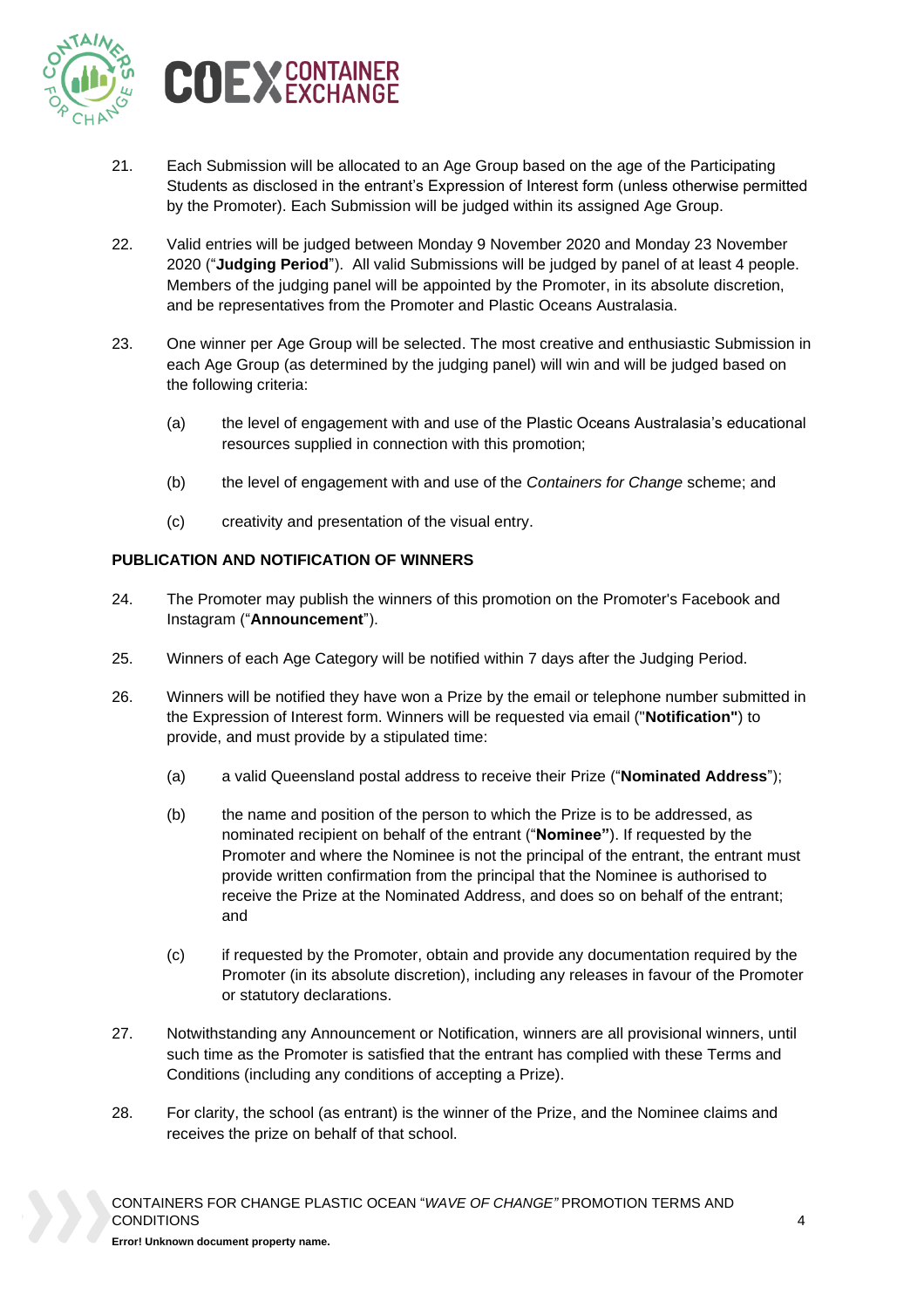

### **CLAIM PERIOD, DELIVERY AND UNCLAIMED PRIZES**

- 29. Each Prize must be claimed within 14 days of the Notification ("**Claim Deadline**"). The Promoter may vary the Claim Deadline in its sole discretion on notice to the relevant winner. A Prize is claimed once the Promoter:
	- (a) receives an email reply to the Notification from the winner accepting the Prize and providing the information requested at paragraph [26](#page-3-0) above; and
	- (b) is satisfied that the winner has complied with these Terms and Conditions (including any requirements of the Promoter as a precondition to accepting a Prize).
- 30. If, by the Claim Deadline, a winner does not claim a Prize then the Prize will be forfeited and deemed unclaimed.
- <span id="page-4-0"></span>31. A Prize is deemed to be delivered to a winner at the time the Promoter or the Promoter's nominated prize supplier posts the Prize to the winner's Nominated Address. The Prizes may be delivered on a date that is greater than 1 month after the winner is decided.
- 32. In the event that a Prize is forfeited or is unclaimed for any reason ("**Unclaimed Prize**"), the judging panel will decide a new winner from the remaining valid Submissions in the relevant Age Group as soon as practicable after the Prize is deemed to be an Unclaimed Prize. Unclaimed Prize winners will be notified within 7 days the judging panel determines the entrant is the winner. Clauses [26](#page-3-0) to [31](#page-4-0) above applies to Unclaimed Prize winners.
- 33. It is a condition of accepting the Prize that the entrant:
	- (a) agrees to, at the Promoter's request, participate in an interview to follow up the entrant initiatives to reduce plastic at the entrant school. The interview will be in a format determined by the Promoter and will be conducted within 12 months of the end of the Promotional Period (at a date and time to be agreed between the parties). The entrant will take all necessary steps to obtain and provide any necessary approvals, permissions, releases and consents as reasonably required by the Promoter to enable the Promotor to use, publish and distribute the interview for purposes in connection with this promotion, any other promotion in connection with the Promoter and any educational purpose or activity; and
	- (b) if requested by the Promotor, provide any legal documentation as and in the form required by the Promoter, Plastic Oceans Australasia, or a prize supplier, including but not limited to a legal release and indemnity form.

# **PUBLICITY MATERIALS & WARRANTIES**

34. On entry of the Submission, the entrant grants the Promoter, at no cost, an irrevocable, transferable, royalty free, perpetual, worldwide, non-exclusive licence to use (including reproduce, modify, adapt, distribute, and publish on any medium) the Submission in whole or in part for purposes in connection with this promotion, and any other promotion, educational purpose or other activity of the Promoter including, without limitation, use in the Promoter's annual reports and social media and other marketing materials. The licence granted in this clause includes the right to grant sublicenses.

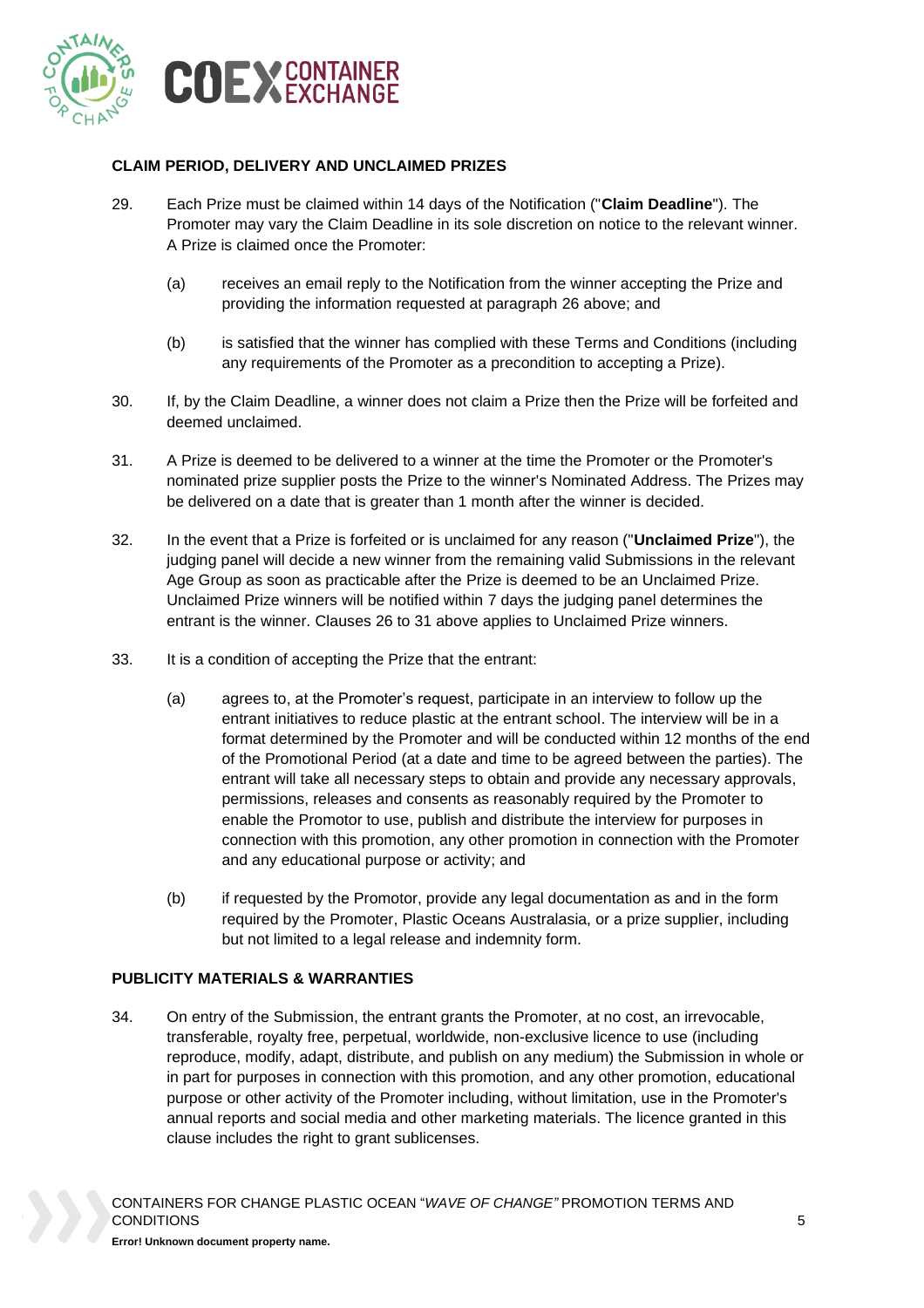



- 35. The entrant consents to the publication of its name and its Submission in connection with this promotion, and any other promotion, educational purpose or other activity of the Promoter, including publication on the Promoter's social media, website or in printed documents (such as the Promoter's annual reports).
- 36. Each entrant warrants that, at the time of entry of the Submission:
	- (a) its Submission is the entrant's original work, and the Submission, in whole or part, has not been and will not be submitted or published in connection with any other promotion (however described);
	- (b) its Submission does not contain any material that could be considered defamatory, offensive or otherwise inappropriate or unlawful;
	- (c) it has procured from each person involved in the creation of the Submission a moral rights consent under which that person grants to the Promoter an unconditional and irrevocable waiver of any and all moral rights they may have in respect of the Submission and consents to all acts or omissions that would, apart from the consent, infringe their moral rights in the Submission;
	- (d) all required consents, approvals, permissions, licenses and releases in relation to its Submission have been obtained. This includes the Consents;
	- (e) the Submission does not infringe the rights of any third-party (including intellectual property rights), and the Promoter's use or dealings with the Submission as contemplated in these Terms and Conditions will not infringe any third-party rights; and
	- (f) the entrant's representatives in connection with this promotion are over 18 years of age and are authorised representatives of the entrant. This includes the nominated teacher in the Expression of Interest Form, the person who submits the Submission, and the nominated contact on the entrant's Qld Consumer Scheme Account.
- 37. The entrant irrevocably indemnifies the Promoter against all claims, demands, loss and damages in connection with any actual or alleged breach of any warranties given by the entrant and any breach of these Terms and Conditions.

## **ALL DECISIONS ARE FINAL**

38. The Promoter's and judging panel's decisions relating to this promotion are final and binding, and no correspondence will be entered into.

#### **GENERAL**

39. The Promoter is not responsible for any late, lost, altered, damaged, misdirected, incomplete, indecipherable or incorrect Registrations or Submissions. The Promoter may determine such Registrations and Submissions to be invalid. Any late, incomplete or amended Registrations and Submissions may be accepted by the Promoter at its discretion.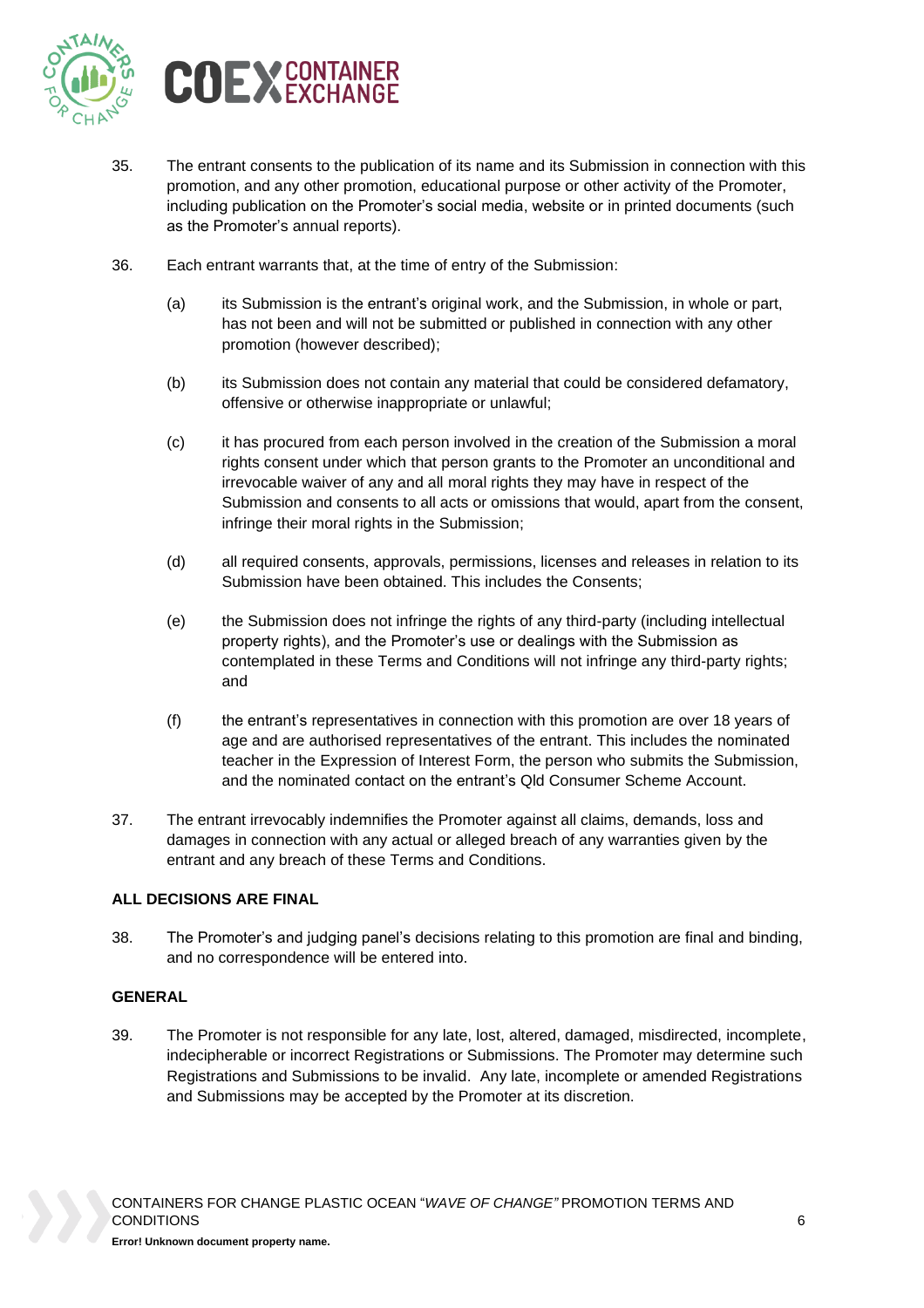



- 40. The Promoter may at any time verify the eligibility of the entrant to participate in this promotion, and disqualify any entrant who the Promoter believes, for any reason, does not meet the eligibility criteria or has breached these Terms and Conditions.
- 41. If there is a dispute in connection with the identity of an entrant, the eligibility of an entrant to participate in this promotion or the validity if any Submission, the Promoter has sole discretion to determine the identity of the entrant, the eligibility of the entrant and the validity of the Submission.
- 42. Failure by the Promoter to enforce any of its rights at any stage does not constitute a waiver of its rights. The Promoter's legal rights to recover damages or other compensation are reserved.
- 43. The Promoter may cancel the promotion and not distribute a Prize (or any element of the Prize) where circumstances are beyond the Promoter's reasonable control and prevent the Promoter from providing the Prize (or element of the Prize) or Plastic Oceans Australasia educational resources to the entrant, or the entrants from accessing the educational resources during the Promotional Period.
- 44. If this promotion is interfered with in any way or is not capable of being conducted as reasonably anticipated due to any reason beyond the reasonable control of the Promoter, including but not limited to technical difficulties, unauthorised intervention or fraud, actual or suspected tampering with the entry process, actual or suspected unlawful or improper conduct, the Promoter reserves the right, in its sole discretion, to the fullest extent permitted by law to disqualify any entrant, or to modify, suspend, terminate or cancel the promotion, as appropriate.
- 45. If an entrant's contact details change during the Promotional Period, it is the entrant's responsibility to notify the Promoter. Any request to access or update an entrant's information in connection with an entry should be directed to the Promoter at [enquiries@containerexchange.com.au.](mailto:enquiries@containerexchange.com.au)
- 46. The Promoter may amend these Terms and Conditions at any time (without prior notice) without liability to any entrant or other person, subject to applicable laws. These Terms and Conditions and any varied Terms and Conditions will be available on the website [https://www.containerexchange.com.au/wave-of-change-competition-terms-and-conditions/](https://aus01.safelinks.protection.outlook.com/?url=https%3A%2F%2Fwww.containerexchange.com.au%2Fwave-of-change-competition-terms-and-conditions%2F&data=02%7C01%7C%7C9326689214ba4ff1655208d848bf26f6%7C146bdb1333114772825408cc5909f701%7C0%7C0%7C637339333139741632&sdata=XL8V4OYpDHByZWd1ikPMvfmozAvOEDJb8VdQDOpEbjM%3D&reserved=0)
- 47. This promotion is governed by the laws in Queensland.

## **DISCLAIMER**

- 48. The entrant, its representatives and any other participant of its Submission participate in this promotion at their own risk.
- 49. The Promoter does not warrant or represent that the Prize and the Plastic Oceans Australasia educational resources are suitable or fit for purpose, or of merchantable quality.
- 50. Nothing in these Terms and Conditions limits, excludes or modifies or purports to limit, exclude or modify the statutory consumer guarantees as provided under the Competition and Consumer Act, as well as any other implied warranties under the ASIC Act or similar consumer protection laws in the States and Territories of Australia ("**Non-Excludable**